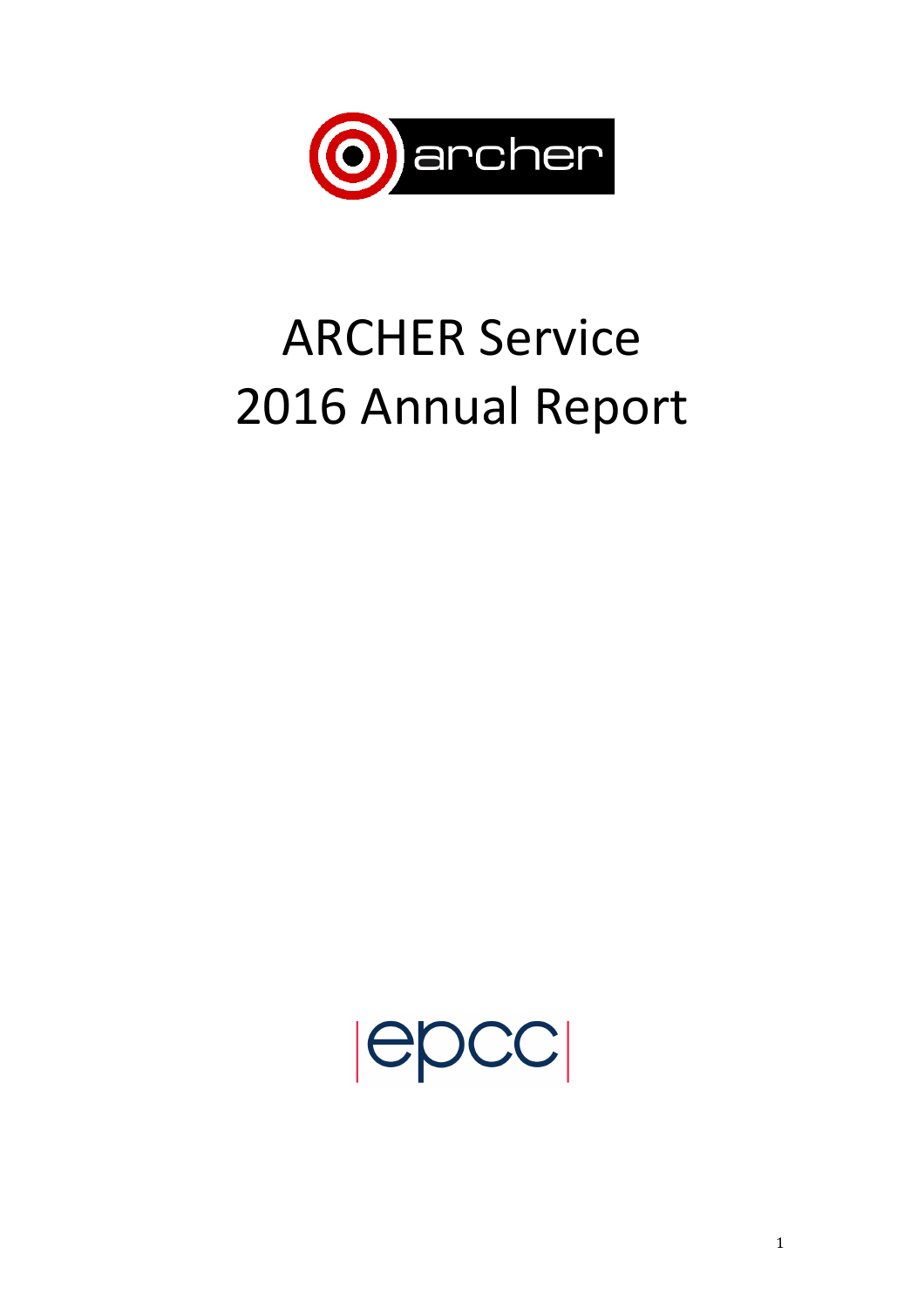# **Document Information and Version History**

| Version:      | 1.0                                                                                                                                     |  |
|---------------|-----------------------------------------------------------------------------------------------------------------------------------------|--|
| <b>Status</b> | Final                                                                                                                                   |  |
| $Author(s)$ : | Alan Simpson, Anne Whiting, Stephen Booth, Andy Turner, Felipe<br>Popovics, Steve Jordan, Harvey Richardson, Mike Brown, Lorna<br>Smith |  |
| Reviewer(s)   | Alan Simpson, Lorna Smith, Steve Jordan                                                                                                 |  |

| <b>Version</b>   | Date       | <b>Comments, Changes, Status</b>     | Authors, contributors, |  |
|------------------|------------|--------------------------------------|------------------------|--|
|                  |            |                                      | reviewers              |  |
| 0.1              | 2017-01-05 | Inputting initial information        | Anne Whiting           |  |
| 0.2              | 2017-01-06 | Added CSE report                     | Anne Whiting           |  |
| 0.3              | 2017-01-11 | Added graphs                         | Jo Beech-Brandt        |  |
| 0.4              | 2017-01-13 | Added updated CSE and 2 Cray reports | Anne Whiting           |  |
| $\overline{0.5}$ | 2017-01-13 | Review                               | Andy Turner            |  |
| 0.6              | 2017-01-13 | Review                               | Alan Simpson           |  |
| 1.0              |            | 2017-01-13   Version for EPSRC       | Alan Simpson           |  |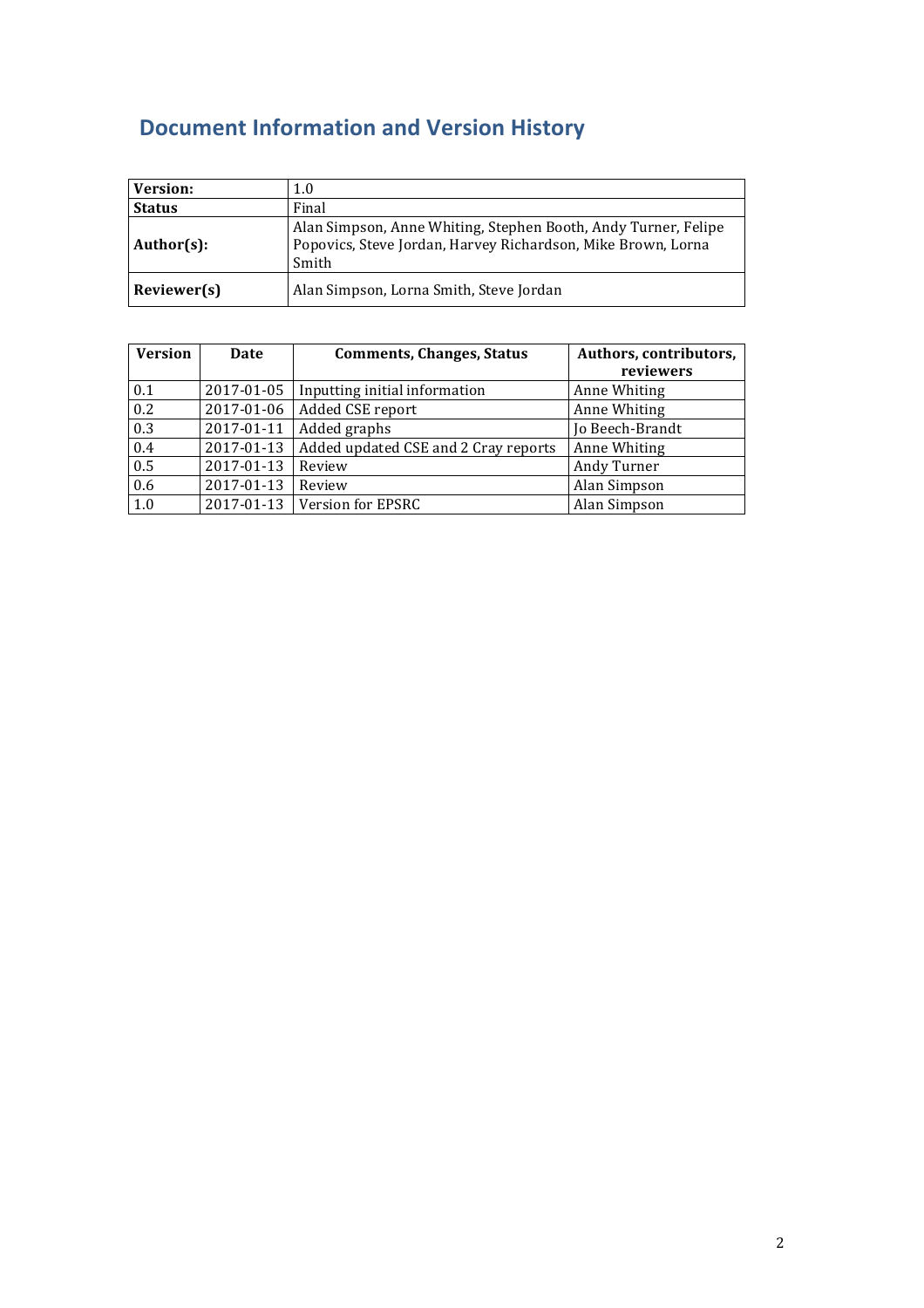# **Table of Contents**

| 1. |     |  |
|----|-----|--|
| 2. |     |  |
| 3. |     |  |
|    | 3.1 |  |
|    | 3.2 |  |
|    | 3.3 |  |
| 4. |     |  |
|    | 4.1 |  |
|    | 4.2 |  |
| 5. |     |  |
|    | 5.1 |  |
|    | 5.2 |  |
| 6. |     |  |
| 7. |     |  |
|    | 7.1 |  |
|    | 7.2 |  |
|    | 7.3 |  |
| 8. |     |  |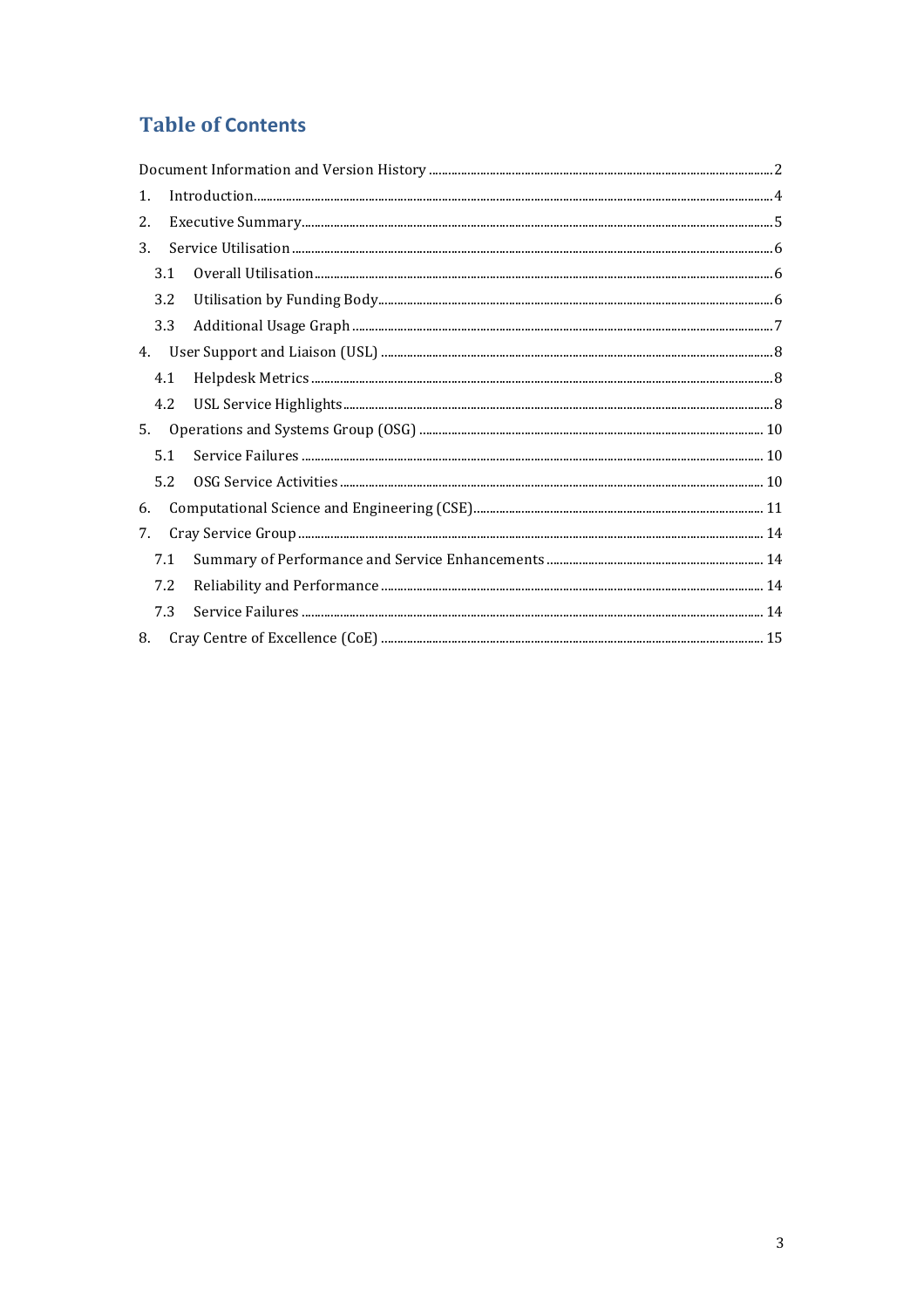# **1. Introduction**

This annual report covers the period from 1 Jan 2016 to 31 Dec 2016.

The report has contributions from all of the teams responsible for the operation of ARCHER;

- Service Provider (SP) containing both the User Support and Liaison (USL) Team and the Operations and Systems Group (OSG);
- Computational Science and Engineering Team (CSE);
- Cray, including contributions from the Cray Service Group and the Cray Centre of Excellence.

The next section of this report contains an Executive Summary for the year.

Section 3 provides a summary of the service utilisation. Section 4 provides a summary of the year for the USL team, detailing the Helpdesk Metrics and outlining some of the highlights for the year. The OSG report in Section 5 describes their four main areas of responsibility; maintaining day-today operational support; planning service enhancements in a near to medium timeframe; planning major service enhancements; and supporting and developing associated services that underpin the main external operational service.

In Section 6 the CSE team describe a number of highlights of the work in 2016. These include the work from the centralised team on parallel I/O performance; the training provided to support the KNL system; the Wee ARCHIE Raspberry Pi Supercomputer at the Big Bang Fair; the ARCHER Champions initiative; and Women in HPC.

In Sections 7 and 8, the Cray Service team and Cray Centre of Excellence give a summary of their year's activities, respectively.

This report and the additional SAFE reports are available to view online at http://www.archer.ac.uk/about-us/reports/annual/2016.php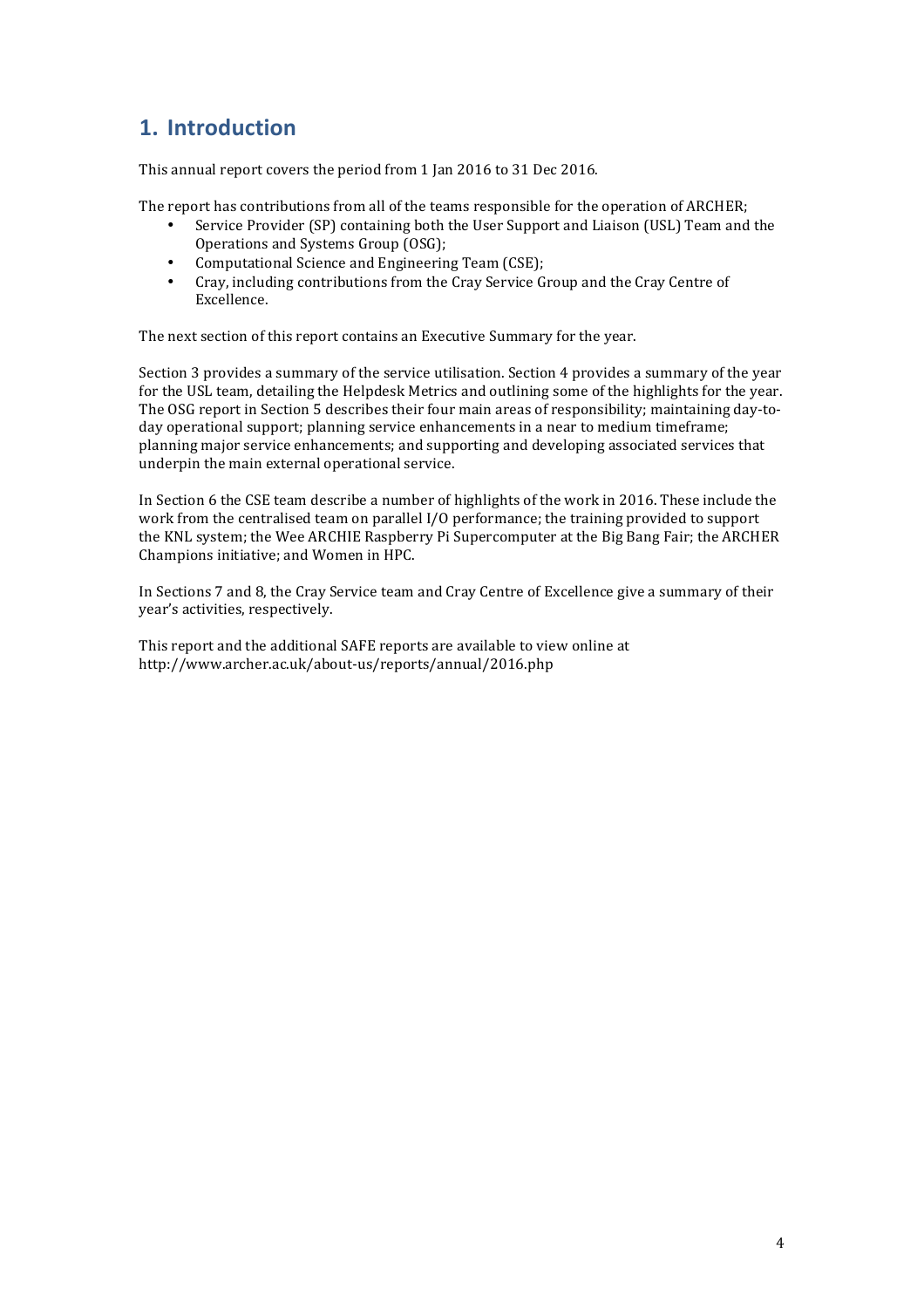# **2. Executive Summary**

The sections from the various teams describe highlights of their activities. This section gives a brief summary of highlights from the first year of the overall ARCHER service. More details are provided in the appropriate section of the document.

- Work was carried out jointly between SP, CSE, and Cray to deliver the experimental Cray 12-node XC40 KNL system in October 2016. The CSE service created and delivered training courses to support user adoption of the new technology, and SAFE functionality has been introduced to manage and support KNL usage. In the first quarter of use 188 user accounts have been created, 3589 jobs were submitted using 3540 kAUs and the KNL utilisation was 47% for this period.
- Utilisation of the service has remained very high with a mean percentage utilization of 95% for 2016. Whilst this is positive, reflecting the popularity and usage of the service, it has presented challenges to the user community, in particular around job queuing times. The SP Service performed a detailed analysis of queue times that led to adjustments in the job priority formula in the ARCHER scheduling system. Analysis following these changes showed that they made queue times more equitable across different job sizes. There was both a dramatic reduction in the number of jobs that queued for very long times and a balancing of queue times across different job sizes.
- ARCHER has been instrumental in setting up and driving forwards the Women in HPC. initiative, and this vear has seen many highlights. The most noticeable was perhaps the recognition and involvement of Women in HPC at SC16. On 14 November 2016, WHPC was again recognised in the annual HPCWire Readers' and Editors' Choice Awards, receiving three prestigious awards. Getting recognition in this way highlights the impact that WHPC and the diversity activities put forward under the ARCHER Outreach programme are having.
- A programme of work was delivered by the CSE team to investigate parallel I/O performance on ARCHER and to formulate concrete advice to users and developers on how to measure, understand and optimise the I/O performance of their applications. The results of this work have been documented in the ARCHER Best Practice Guide (http://www.archer.ac.uk/documentation/best-practice-guide/io.php), incorporated into training material and will be used to produce a white paper and a webinar in early 2017.
- In total, the Service dealt with 7426 queries during 2016, meeting all query targets. Resolving user queries promptly allows users to maximise the research impact of the service. This level of support is only possible due to close and effective collaboration between all service partners.
- Responses received to the ARCHER Service annual user survey for 2015 were very positive, with the mean satisfaction score for the service of 4.3 out of 5. The highest rated aspect of the ARCHER service continues to be the helpdesk with a mean score of over 4.5 out of 5.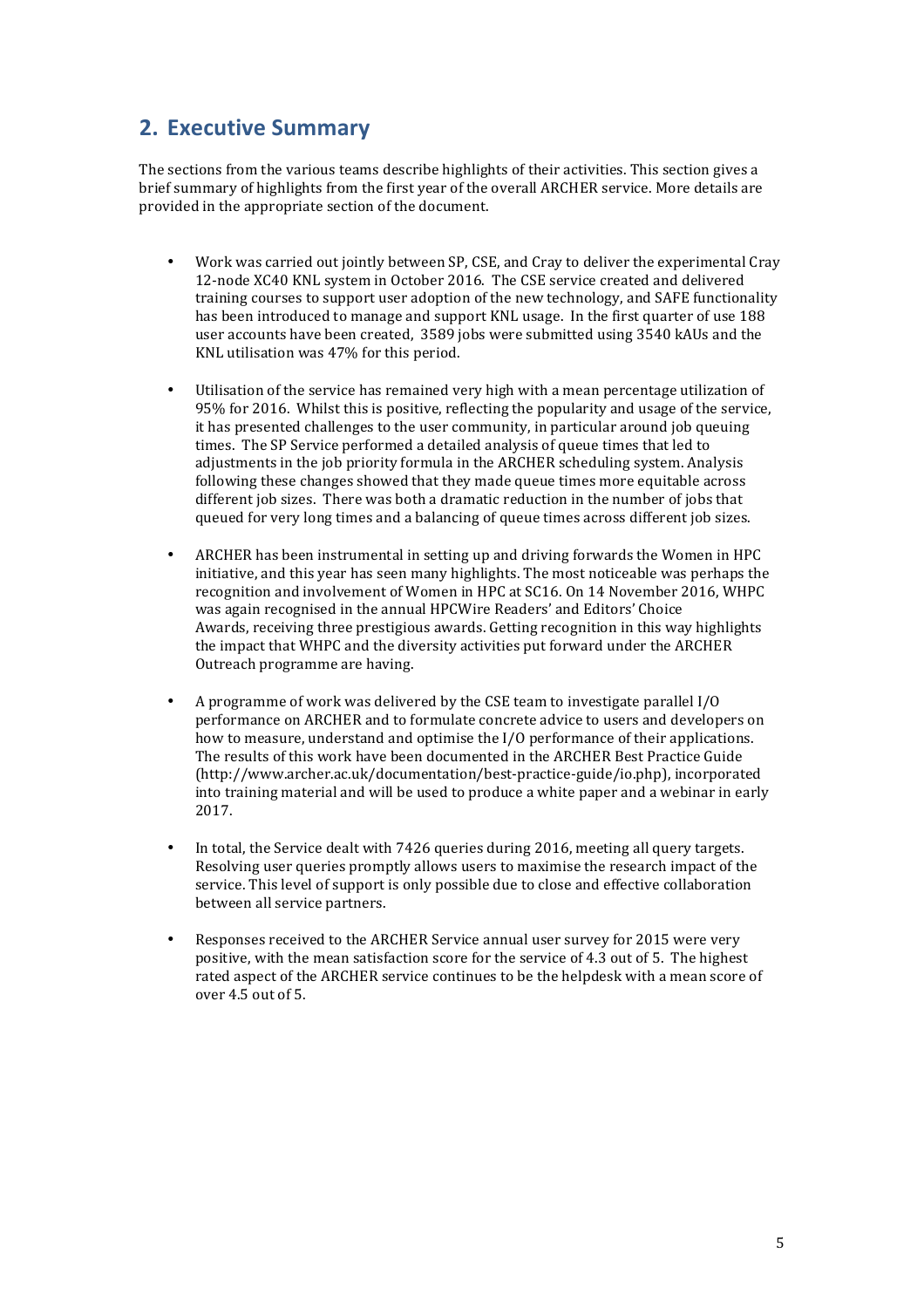# **3. Service Utilisation**

## **3.1 Overall Utilisation**

Utilisation over the year was 94%, up from 87% in 2015.



## **3.2 Utilisation by Funding Body**

The utilisation by funding body relative to their allocation can be seen below.



This bar chart shows the usage of ARCHER by the two Research Councils presented as a percentage of the total Research Council allocation on ARCHER.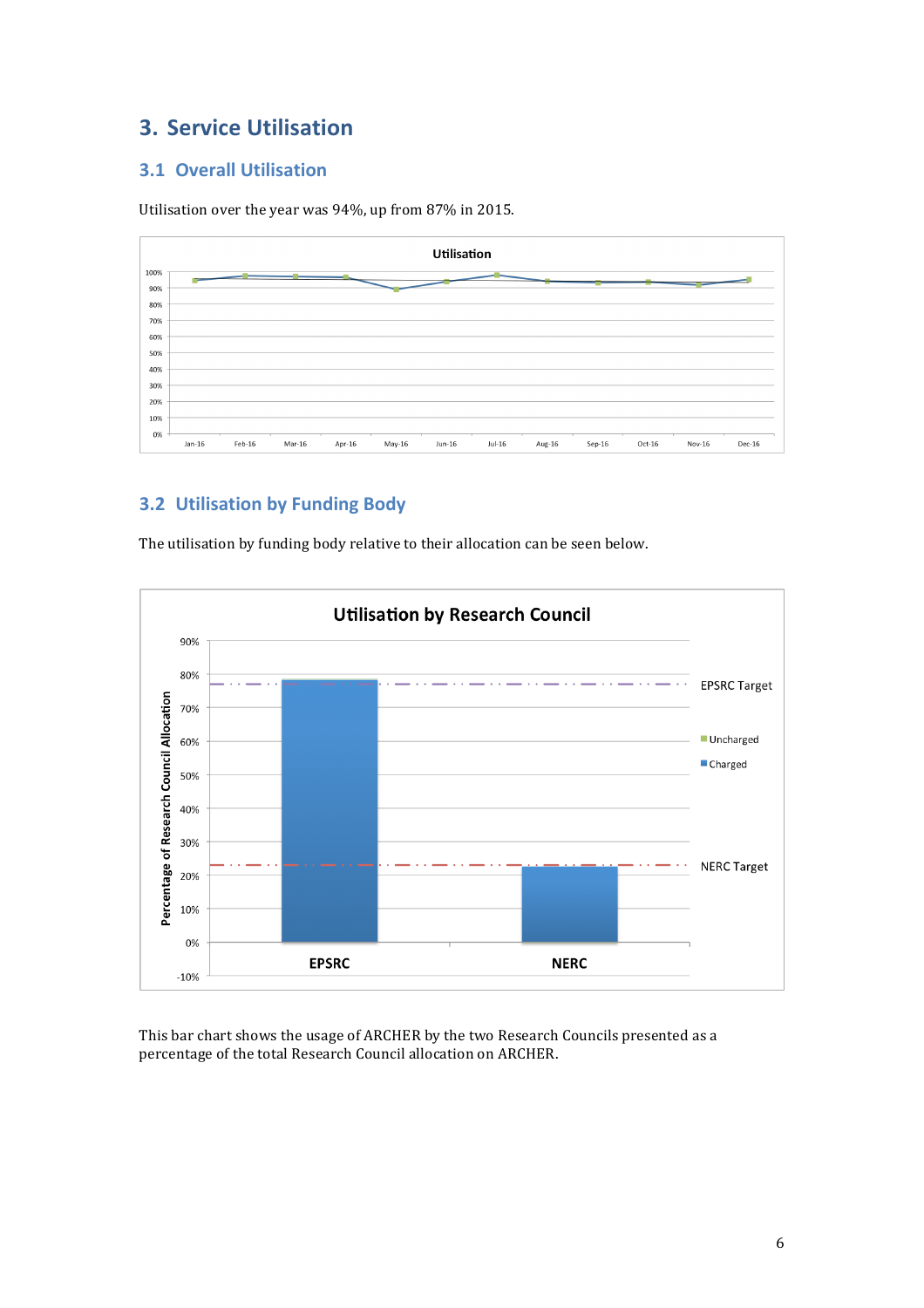## **3.3 Additional Usage Graph**

The following heatmap provides a view of the distribution of job sizes on ARCHER in 2016.



The heatmap shows that most of the kAUs are spent on jobs between 192 cores and 12,288 cores (8 to 512 nodes). The number of kAUs used is closely related to money and shows how the investment in the system is utilised.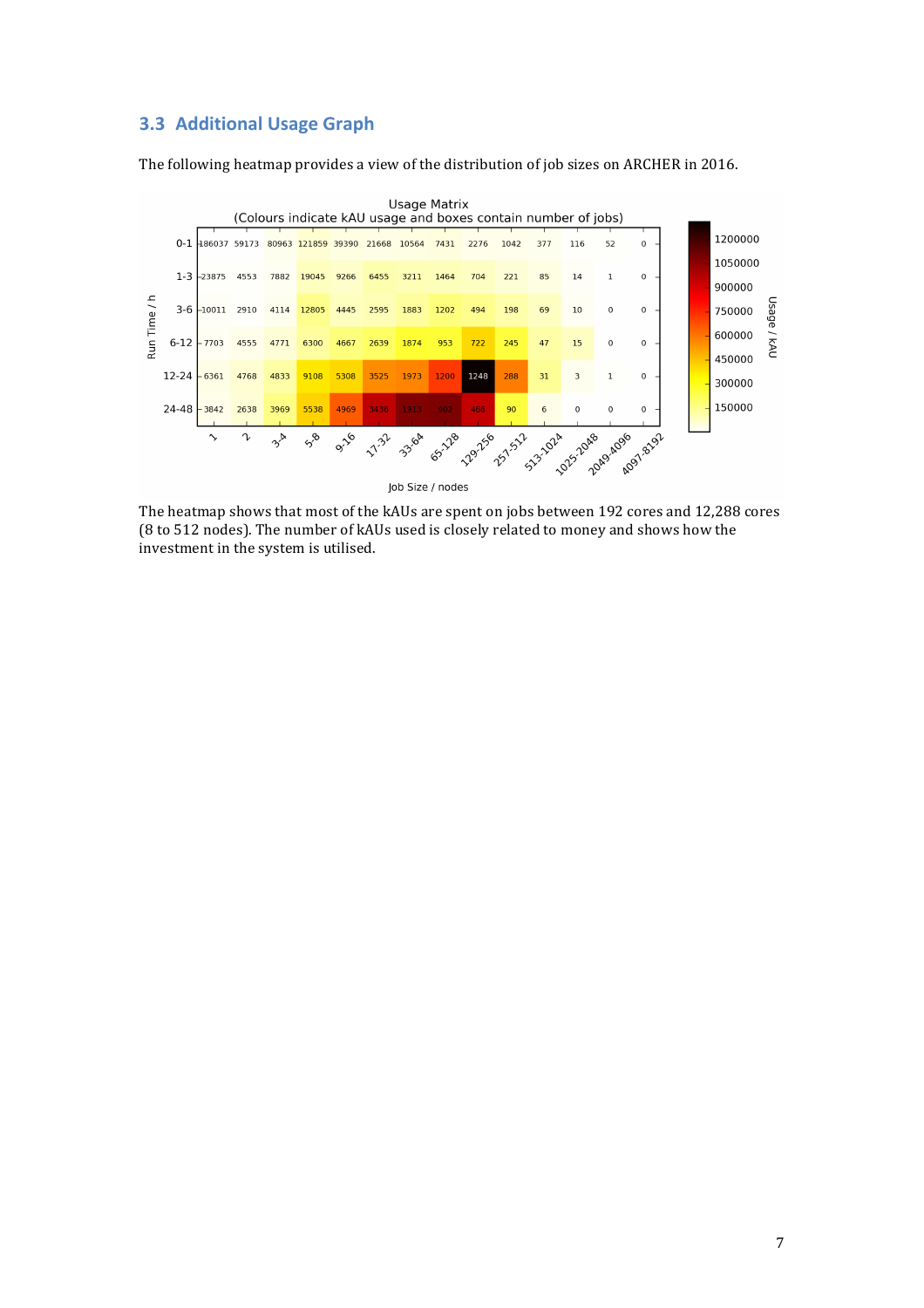# **4. User Support and Liaison (USL)**

## **4.1 Helpdesk Metrics**

#### **Query Closure**

It was a busy year on the helpdesk but all Service level agreements were met. A total of 7426 queries were answered by the Service Provider, and over 99.4% were resolved within 2 days. In addition to this, the Service Provider passed on 222 in-depth queries to CSE and Cray.

|                      | 1501 | 1502 | 1503 | 1604 | <b>TOTAL</b> |
|----------------------|------|------|------|------|--------------|
| Self-Service Admin   | 1722 | 1172 | 775  | 1693 | 5288         |
| Admin                | 654  | 616  | 408  | 497  | 1869         |
| Technical            | 118  | 91   | 67   | 83   | 269          |
| <b>Total Queries</b> | 2494 | 1879 | 1250 | 2273 | 7426         |

#### **Other Queries**

In addition to the Admin and Technical Queries detailed above, the Helpdesk also dealt with Phone queries, Change Requests, internal requests and User Registration.

|                             | 1601    | 1602    | 1603    | 1604   | <b>TOTAL</b> |
|-----------------------------|---------|---------|---------|--------|--------------|
| <b>Phone Calls Received</b> | 82 (25) | 81 (21) | 56 (17) | 80(16) | 299 (79)     |
| <b>Change Requests</b>      |         | 10      | 4       |        | 23           |
| User Registration           | 338     | 264     | 264     | 218    | 1084         |
| Requests                    |         |         |         |        |              |

The numbers shown in brackets for the phone calls received are the calls resulting in new or updated queries. It is worth noting that the volume of telephone calls was low throughout the year. Of the 299 calls received in total, only 79 (26%) were actual ARCHER user calls that resulted in queries. All phone calls were answered within 2 minutes, as required.

## **4.2 USL Service Highlights**

#### **Work on Scheduler Prioritisation Formula**

The mean system utilisation for ARCHER in 2016 was 95%. Whilst this reflects the extensive use made of the service, and supports the case for the future investment in HPC, it also presents challenges to the user community, primarily around the queuing times for smaller jobs. The SP Service performed a detailed analysis of queue times that led, after consultation with users and the Research Councils, to adjustments in the job priority formula in the ARCHER scheduling system. Analysis following these changes showed that they made queue times more equitable across different job sizes. There was both a dramatic reduction in the number of jobs that queue for very long times and a balancing of queue times across different job sizes. The volume of users registering their concerns with queuing times has greatly reduced since this change has been made. 

#### **KNL Support**

User support has been extended to provide support to users of the KNL system including additional SAFE functionality and user documentation and assistance videos.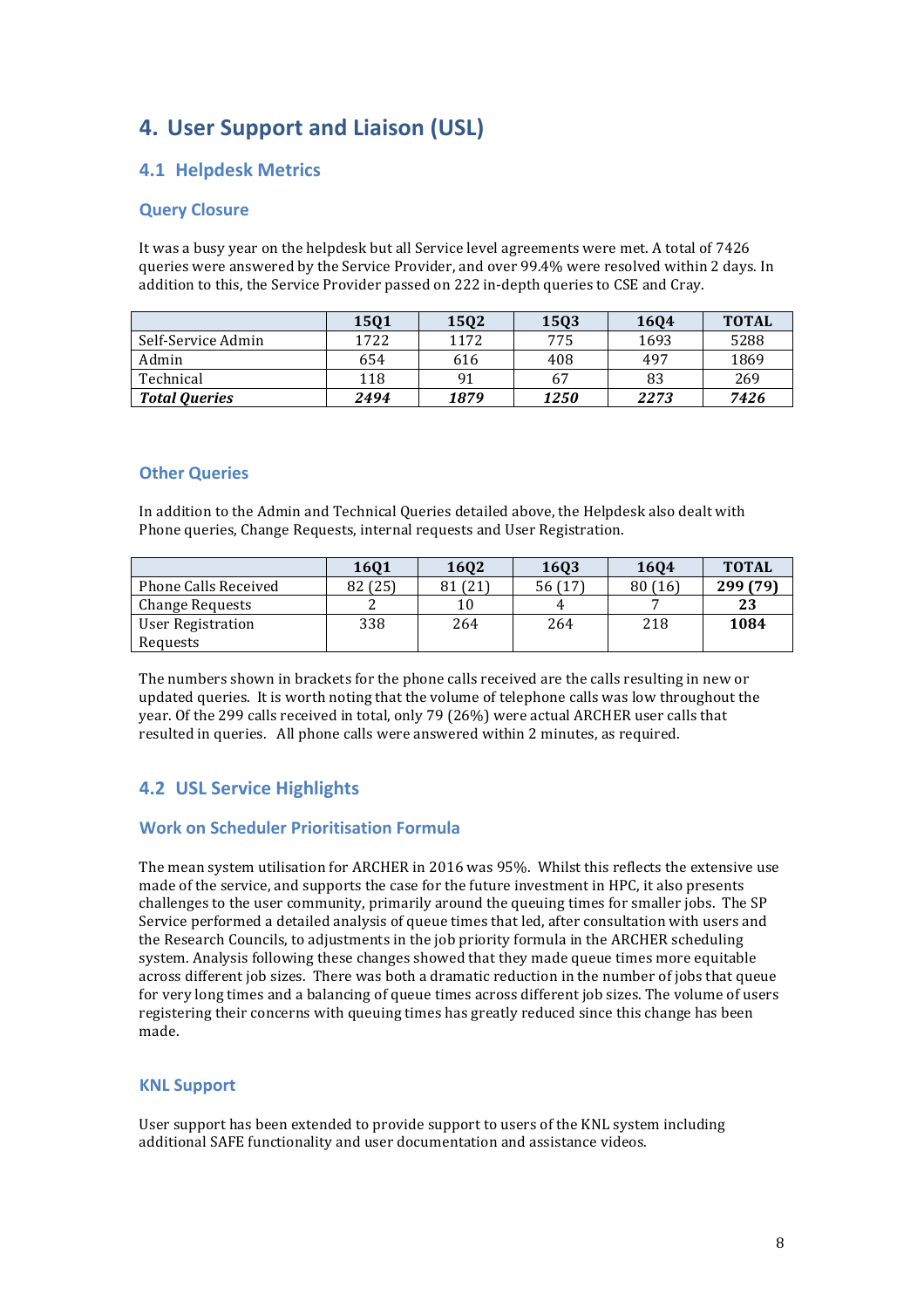#### **SAFE Improvements**

Extensive work has been carried out to improve both the usability and functionality of SAFE this vear. Changes include:

- A new version of SAFE was rolled out providing an improved and more user-friendly interface Updated training material was produced which includes documentation and training videos. The new version has received positive feedback from the user community and has been rolled out across the DIRAC and EPCC SAFE instances to provide a consistent user experience.
- SAFE functionality has been introduced to allow users to register publications, making it easier for them to record publications in Researchfish. This functionality will also provide a useful input to the service benefits realisation data collected.
- New functionality has been introduced to the SAFE to facilitate the easy sign up of users to applications such as VASP and CASTEP. It provides the option of linking automating access to particular licensed software for particular user groups e.g. all new NCAS users could be given automatic access to the Unified Model when their user account is set up.
- New functionality to support sign-up and management of KNL resources.

#### **Improved reporting – scheduling coefficient**

Functionality was added to the live status page on the website with the scheduling coefficient matrix and usage matrix for various periods to allow users to plan their use of ARCHER more effectively. Historic data for these two plots has also been made available. These updates have been well received by the user community.

#### **ISO 9001:2015 certification**

Preparatory work was carried out across the year to improve and consolidate processes and documentation primarily to introduce a consistent framework to improve the service provided to our users but also to achieve ISO 9001:2015 certification. Benefits are already being seen in process improvement and the first stage external audit was successfully carried out in December 2016. The full external audit is taking place in February 2017.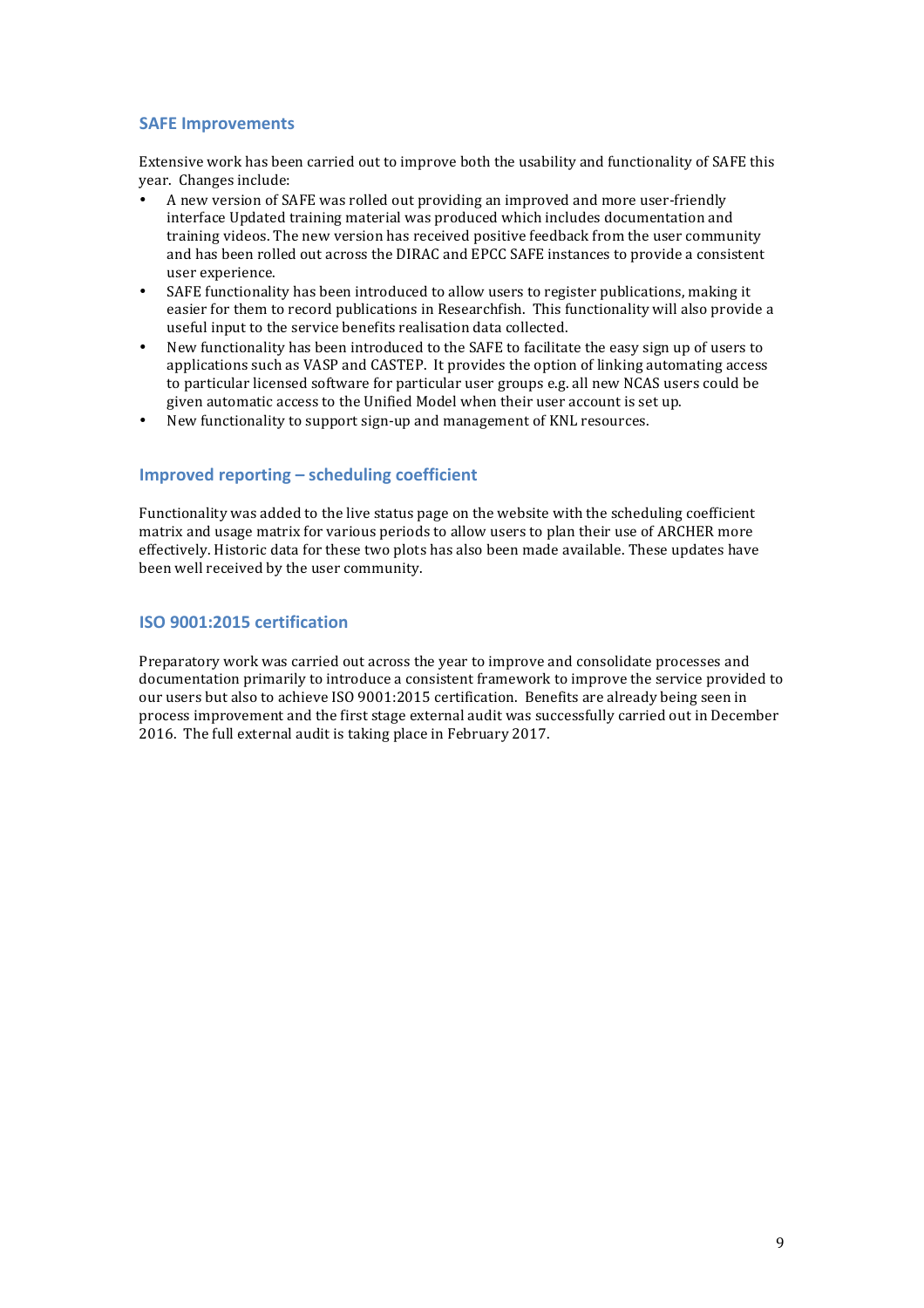# **5. Operations and Systems Group (OSG)**

## **5.1 Service Failures**

There were no SEV1 Service Failures in the period as defined in the metric.

## **5.2 OSG Service Activities**

Principal activities undertaken (in addition to day-to-day operational cover) included:

- (1) Operating system and applications software support:
	- a. Planning for CLE 5.2 UP04 upgrade on the XC30;
	- b. Installing regular compiler and programming development upgrades;
	- c. Supporting OS enhancements to external login nodes.
- (2) Login nodes issue:
	- a. Substantial investigation and testing associated with serious issue regarding multiple recurrent failures of login nodes
- (3) KNL installation
	- a. Close cooperation with Cray and the CSE service on installation of KNL test and development platform
- (4) ISO9001:
	- a. Assessment and analysis of appropriate operational processes undertaken for ISO9001 accreditation
- (5) System administration:
	- a. Further development and expansion of automated ticket handling;
	- b. Refinement of locally-developed systems administration tools;
	- c. Increase in the short queue hours from  $0900 1700$  Monday to Friday to be  $0800 -$ 2000 Monday to Friday:
	- d. Modification of maintenance schedule with the approval of the Research Councils, reducing the number of full maintenance days to one a month to minimise user impact;
- (6) Supporting Cray hardware operations:
	- a. Providing additional on-site support for Cray personnel during major hardware upgrade operations (such as the optical cable re-work).
- (7) Security:
	- a. Implementing enhancements to security monitoring;
	- b. Installing Cray-supplied security field notices;
	- c. Providing additional hardening of security measures specific details are not available for obvious reasons.
	- d. Successful external security audit undertaken with no outstanding issues as a result
- (8) Outreach:
	- a. Attendance at two UKCSF meetings: Daresbury (March) and ECMWF (September)
	- b. Establishment of regular 3-way meeting with EPSRC and Cray to discuss operational issues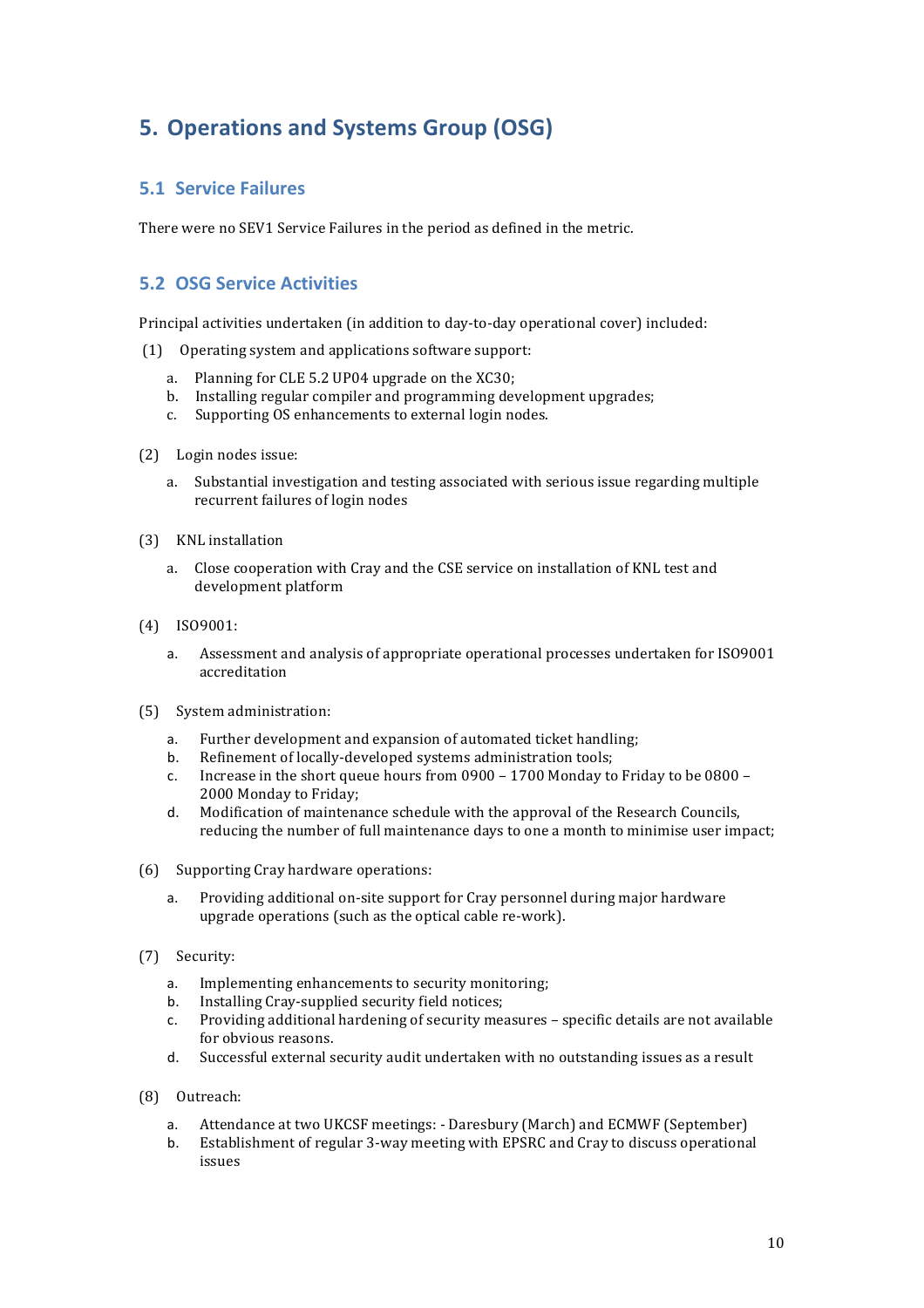# **6. Computational Science and Engineering (CSE)**

## **Parallel I/O Performance Studies**

At the start of 2016, in collaboration with user groups and the other Service partners, the CSE service identified a number of priority areas to invest technical effort from the centralised CSE team. One of the key areas identified was gaining a better practical understanding of parallel I/O performance on ARCHER and how it compares to other systems. In general, the HPC community often poorly understand parallel I/O performance in terms of:

- what "good" performance actually is on a particular file system;
- what a particular application does;
- what henchmarks illustrate

We designed a programme of work for the CSE team for 2016 to address these problems by providing useful data on parallel I/O performance on ARCHER, and concrete advice to users and developers on how to measure, understand and optimise the I/O performance of their applications.

This work has led to a number of positive impacts for the ARCHER community (and the wider HPC community):

- Understanding of what information can be gained from different synthetic parallel  $I/O$ benchmarks and how well they model real HPC applications.
- Quantifying the maximum performance available from the ARCHER (and other) parallel file systems in production. This gives users useful values to compare current performance to, to assess if the applications are doing well or badly in terms of performance.
- Understanding the performance and scaling characteristics of different common parallel  $I/O$  patterns. This allows users to assess what the best approach to take is for  $I/O$  in their application and allows ARCHER service partners to configure ARCHER file systems to best meet user requirements.
- Producing statistical data on the variability of parallel I/O performance on ARCHER to aid users in assessing if their performance variations are within normal bounds or not and to aid service partners in best configuring ARCHER.

The data, analysis, and conclusions from the studies so far are being disseminated to ARCHER users and the wider HPC community through several mechanisms to ensure the work has the largest possible impact:

- Production of a new I/O chapter in the ARCHER Best Practice Guide containing practical advice and reference I/O performance data:
	- http://www.archer.ac.uk/documentation/best-practice-guide/io.php
- Production of an ARCHER white paper comparing parallel I/O performance across different systems in the UK. This is currently being reviewed and will be published in  $Q1$ 2017.
- Incorporation into ARCHER Training materials.
- Parallel I/O webinar in 01 2017.

#### **ARCHER KNL Training**

The 12-node Knights Landing (KNL) manycore system was launched towards the end of October 2016, and a major challenge was to provide sufficient training to new users so that they could readily make use of it. The KNL processor itself is very new, but its integration into the standard Cray environment is even more recent. We worked closely with the EPCC Intel Parallel Computing Centre and the Cray Centre of Excellence, both of whom had early access to KNL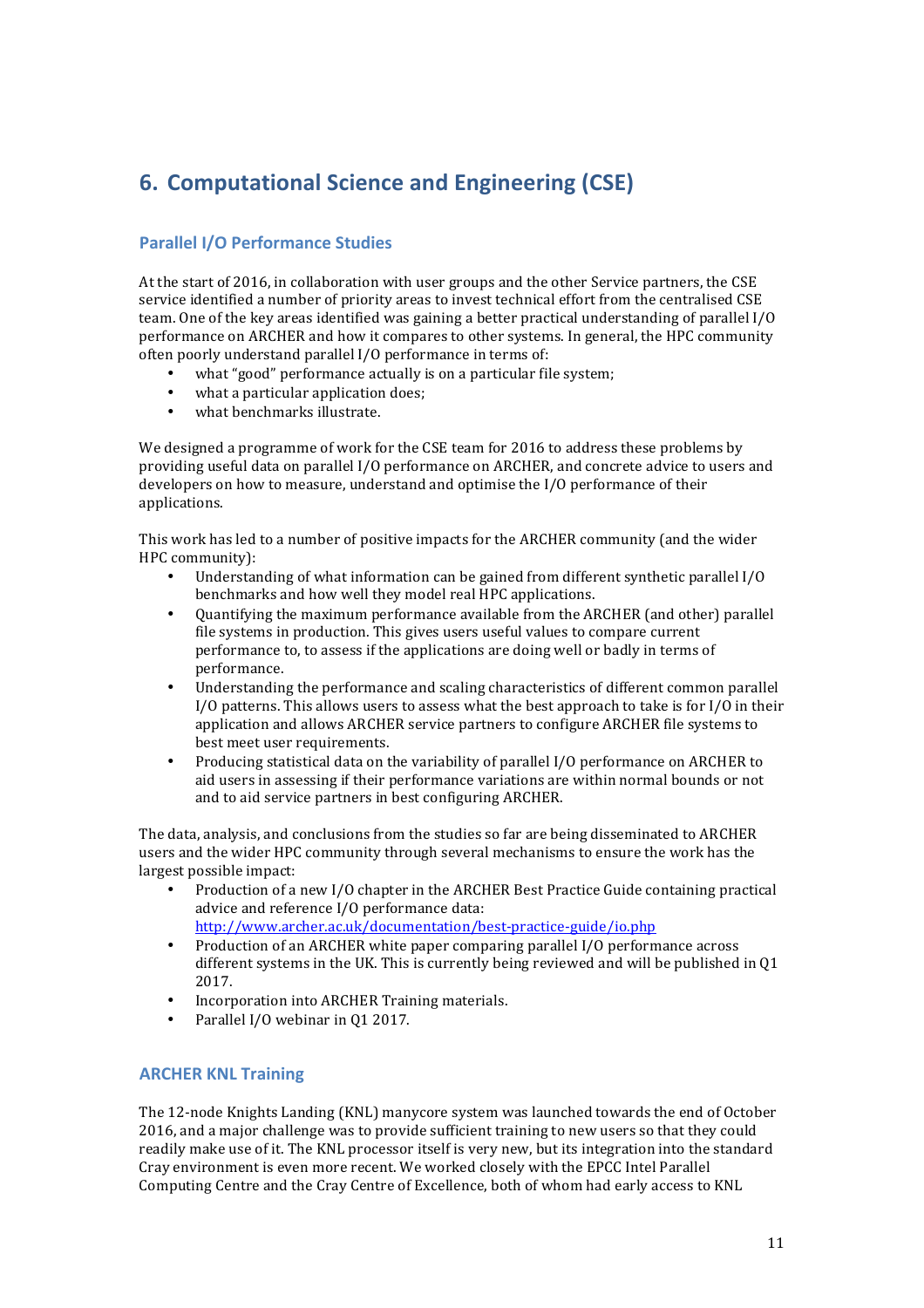development systems, so that we could provide a wide range of training to users as soon as the system was open for user service.

The training delivered included:

- A virtual tutorial (i.e. interactive online webinar) on 14 September titled "The Intel Knights Landing Processor" to introduce users to basic KNL concepts and to advertise the upcoming eCSE call that included KNL development projects.
- A virtual tutorial on 21 September explaining how to apply to the upcoming eCSE call, with a focus on applications to use the KNL system.
- A virtual tutorial on 12 October titled "Using KNL on ARCHER" explaining how to use the KNL system in practice, including information on the local details such as compilers and queue structures on ARCHER.
- A 1-dav hands-on course "Using Knights Landing Manycore Processors on ARCHER" that allowed users to run real programs on the ARCHER KNL nodes.

We have also launched a new driving test for the ARCHER KNL system which is backed up by training material at http://www.archer.ac.uk/documentation/knl-guide/knl-trainingresources.php. This contains videos of the two technical KNL virtual tutorials described above, a new video describing how to request KNL access via SAFE, and links to all the material (slides and practical exercises) from the hands-on course.

We will be continuing the KNL training programme into 2017:

- The 3-day hands-on "Cray Optimization Workshop: ARCHER and Knights Landing", being run in collaboration with Cray at their Bristol offices in late January, will integrate use of the ARCHER KNL system into existing advanced material on Cray hardware, environment, compilers and tools.
- The 2-day course "Programming the Manycore Knights Landing Processor", to be run in London in  $1Q2017$ , will extend the existing 1-day hands-on course to provide a complete introduction to developing and optimising parallel codes for the ARCHER KNL system.

Despite the challenging timescales, we have developed and delivered a wide range of traditional and online training on the ARCHER KNL system allowing users to make the best use of the unique opportunity provided by access to this system.

#### Wee Archie, Wee Archlet and the Big Bang Fair

Wee Archie is a suitcase-sized supercomputer, designed to let school children try their hand at computing and learn about the benefits of supercomputing. The Raspberry Pi 2 system has been created to be representative of the system design in massively parallel architectures. Each Raspberry Pi has an LED display that lights up when in use, providing a visual display that helps demonstrate how multiple processors work in parallel to solve complex tasks.

Developed in 2015, a key highlight of 2016 has been using Wee Archie as a tool to educate the next generation of HPC users. Wee Archie was the centrepiece of our booth at the Big Bang Fair. The Big Bang Fair is the UK's largest STEM event, with 70,000 people attending over 4 days. Our booth had around 6000 people take part and Wee Archie was a considerable draw. Young people could use Wee Archie and see how Wee Archie works. This was the largest event we have participated in, by some margin, and was months in the planning. The event ensured we could showcase ARCHER to the next generation of scientists from across the UK. Wee Archie has proved so popular that we have built a second one to cope with demand.

2017 will see Wee Archie returning to the Big Bang Fair, as well as various other events. Coupled with this, we will be introducing Wee Archlet. This is the younger sibling of Wee Archie, an even smaller Raspberry Pi cluster. Wee Archlet is designed to be cheap and easy to build while still demonstrating the key concepts of parallel computing. On-line instructions will be available for download by schools and community groups wanting to build and configure a system themselves.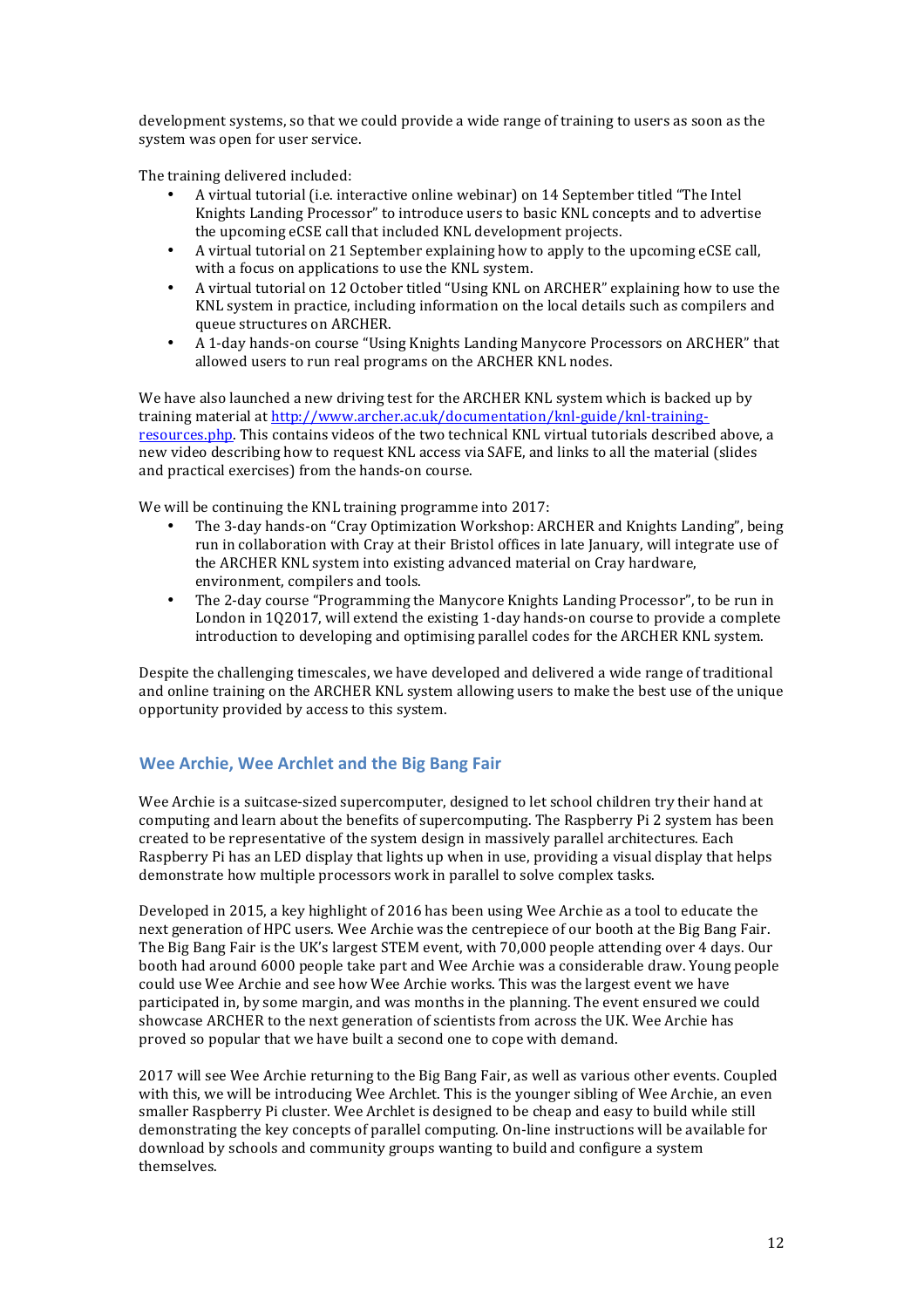#### **ARCHER Champions**

2016 saw the creation and development of the ARCHER Champions (http://www.archer.ac.uk/community/champions/), a peer support network between staff members whose role involves advising users on access to local, regional and national HPC resources. The aim is to help to promote a coherent access structure to HPC resources across the UK, with coordination between tiers. There is also a focus on supporting and promoting activities designed to provide career development to research software engineers seeking a career in HPC. Activities are also designed to broaden the UK HPC user base to new disciplines and communities. There have been two successful ARCHER Champions Workshops this year, one in Edinburgh in March, and one in Oxford in September. Both events were very well attended and developed the ARCHER Champions network. 2017 will see the next workshop in Leeds, associated with the HPC-SIG meeting.

#### **Women in HPC Recognition**

ARCHER has been instrumental in setting up and driving forwards the Women in HPC initiative and this year has seen many highlights. The most noticeable is perhaps the recognition and involvement of Women in HPC at SC16. On 14 November 2016, WHPC was recognised once again in the annual HPCWire Readers' and Editors' Choice Awards, receiving the following honours: Readers' Choice: Workforce Diversity Leadership Award; Editors' Choice: Workforce Diversity Leadership Award and Readers' Choice: Outstanding Leadership in HPC, for Toni Collis. The annual HPCwire Readers' and Editors' Choice Awards are determined through a nomination and voting process with the global HPCwire community, as well as selections from the HPCwire editors. The awards are an annual feature of the publication and constitute prestigious recognition from the HPC community. This is the second year that WHPC has been honored to receive the Reader's Choice Workforce Diversity Leadership Award. Receiving recognition from HPCwire's readers highlights the impact that WHPC and the diversity activities put forward under the ARCHER Outreach programme are having.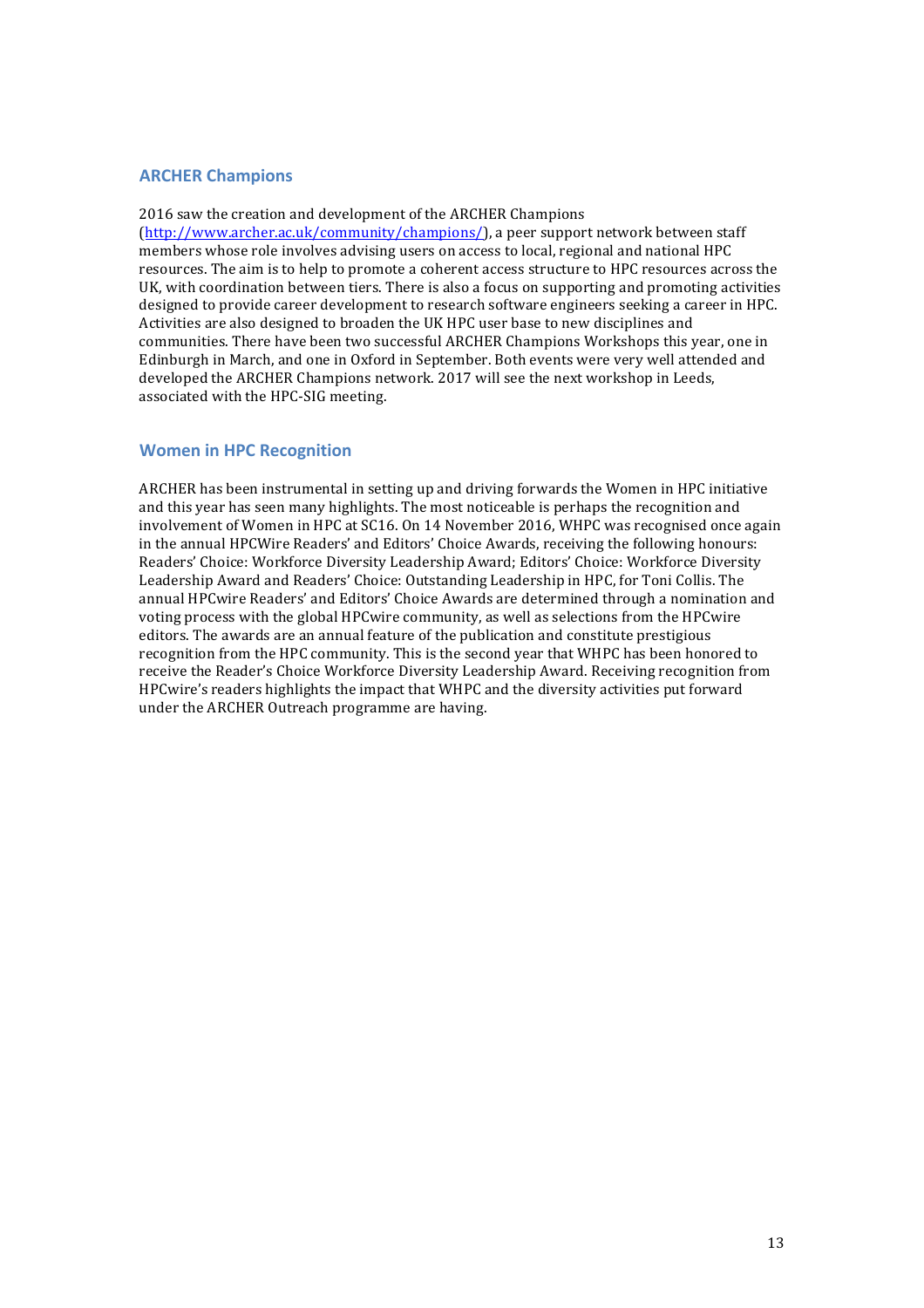# **7. Cray Service Group**

## **7.1 Summary of Performance and Service Enhancements**

2016 was an excellent year for the ARCHER service with no unscheduled system outages caused by technology failures. The excellent level of reliability in conjunction with high utilisation of system resources has provided users with an efficient and stable national service for computational science.

A small Cray XC40 KNL Testbed system was installed in October 2016. This system was provided to enable early access to Intel Phi Knights Landing technology for the ARCHER user community within a familiar programming environment framework.

## **7.2 Reliability and Performance**

Where aspects of technology provision have performed below the high standards expected. Cray has worked to resolve issues with a minimum of disruption to users. Occasionally, complex problems of an intermittent nature can be difficult to identify and resolve. In such cases Cray's regional and global support teams, Engineering group and service partners work together to investigate and implement solutions.

The most significant technology areas of the ARCHER service where issues were encountered in 2016 were:

- Memory fragmentation on job-launch service nodes. A workaround to prevent this issue impacting users was implemented in October 2016.
- Intermittent periods of instability affecting external login and pre/post-processing nodes. There have been two separate causes of instability on external login and pre/post-processing nodes in 2016:
	- $\circ$  A GPFS client related issue which was resolved in August 2016.
	- $\circ$  A lustre related issue first seen in November 2016 which will require a patch to resolve.

## **7.3 Service Failures**

There were no unscheduled incidents classified as full service failures in 2016.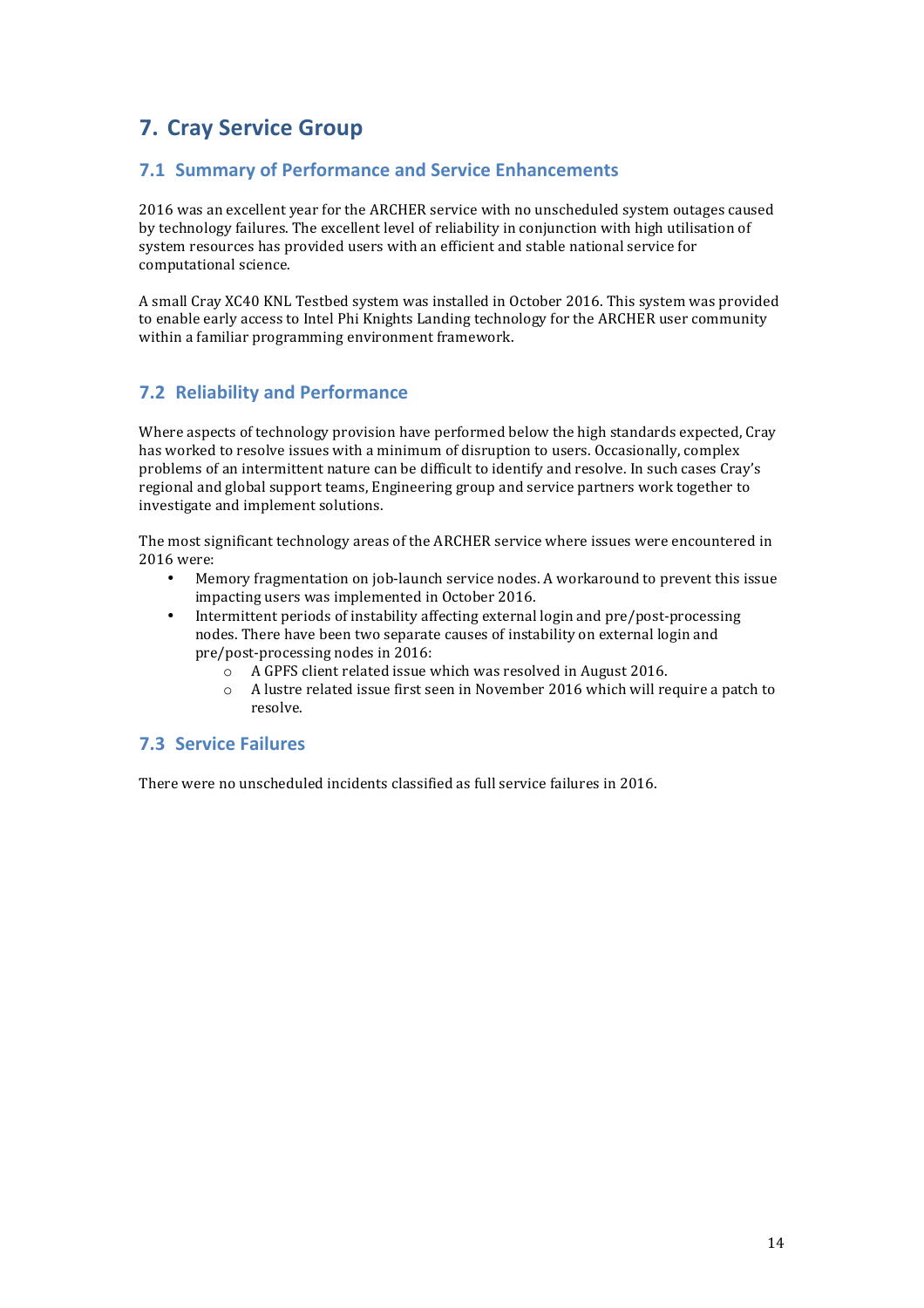# **8.** Cray Centre of Excellence (CoE)

At the start of the year the Cray Centres of Excellence moved into a new organisation, the Cray  $EMEA$  Research Lab (CERL) under the leadership of Adrian Tate, which made additional expertise available for CoE activities. Further information about the CERL is available on the Cray blog post and announcement. We also started the year with various discussions to decide on the right focus areas for the CoE, in particular there was a wish to focus on projects that would be beneficial beyond individual applications and to impact communities rather than specific research groups.

Karthee Sivalingam joined the CoE during the year bringing expertise in elementary particle physics and Numerical Weather Prediction (NWP) and Climate applications.

#### **Longer-Term Projects**

#### *I/O performance*

The  $\overline{C}$  coe is leading a broad investigation into I/O performance and optimisation that touches several areas. Several communities, in particular the UK NWP community have displayed an interest in I/O optimisation toolsets and abstraction layers. We are currently investigating how existing I/O technologies developed at Cray can be leveraged by these communities. As part of this broad investigation, we have also been experimenting with the ADIOS implementation as a platform to both provide a wide set of storage APIs for parallel I/O and as a platform for future development. Additionally, we have developed a tool that provides the user with a way to optimize data movement to provide many small files to an application and avoid possible contention in Lustre. This tool has been shown to be beneficial for OpenFOAM applications at scale. The tool was announced to users but there has been limited interest so we will attempt to contact users individually.

#### *AUTO-TUNING*

The aim of this project is to determine the usefulness of a simple-to-use auto-tuning tool. This builds on previous work undertaken by Cray under the EU CRESTA Exascale research project. There are two main aspects to this project – gaining more experience with applications both to determine the usefulness of the current mock-up implementation and then some effort to make improvements. We updated the documentation and created a summary presentation. Both EPCC and the CoE have started on the first part of the project with EPCC looking at using the tool to optimize configuration of VASP. The CoE has started a discussion with NCAS and hopes to apply the auto-tuning to the UM.

#### *ONETEP*

We were previously spending a small effort (via other UK Application Staff) supporting a Poisson-Boltzmann Equation solver for ONETEP (in collaboration with the University of Southampton). This effort is now continuing as part of a project funded under eCSE-07 which started in June. The most recent work has involved design, implementation and testing work for transferring the higher order correction from ONETEP to the DL\_MG multigrid solver.

#### **Filesystem and I/O Issues**

From time to time some users have reported concerns over I/O performance. Occasionally this proves to be due to a system problem, but more often the filesystem is simply busy. Improving and understanding  $I/O$  performance is a focus area for the CoE and we have been working on  $I/O$ performance benchmarking (as has EPCC); in particular the project mentioned above which we hope will deliver some new options for users to help optimize I/O. We are developing an experimental framework that will address many of the concerns of the ARCHER community, while being accessible to users in as transparent a way as possible and also looks forward to future capabilities, for example storage-class memory devices and SSDs.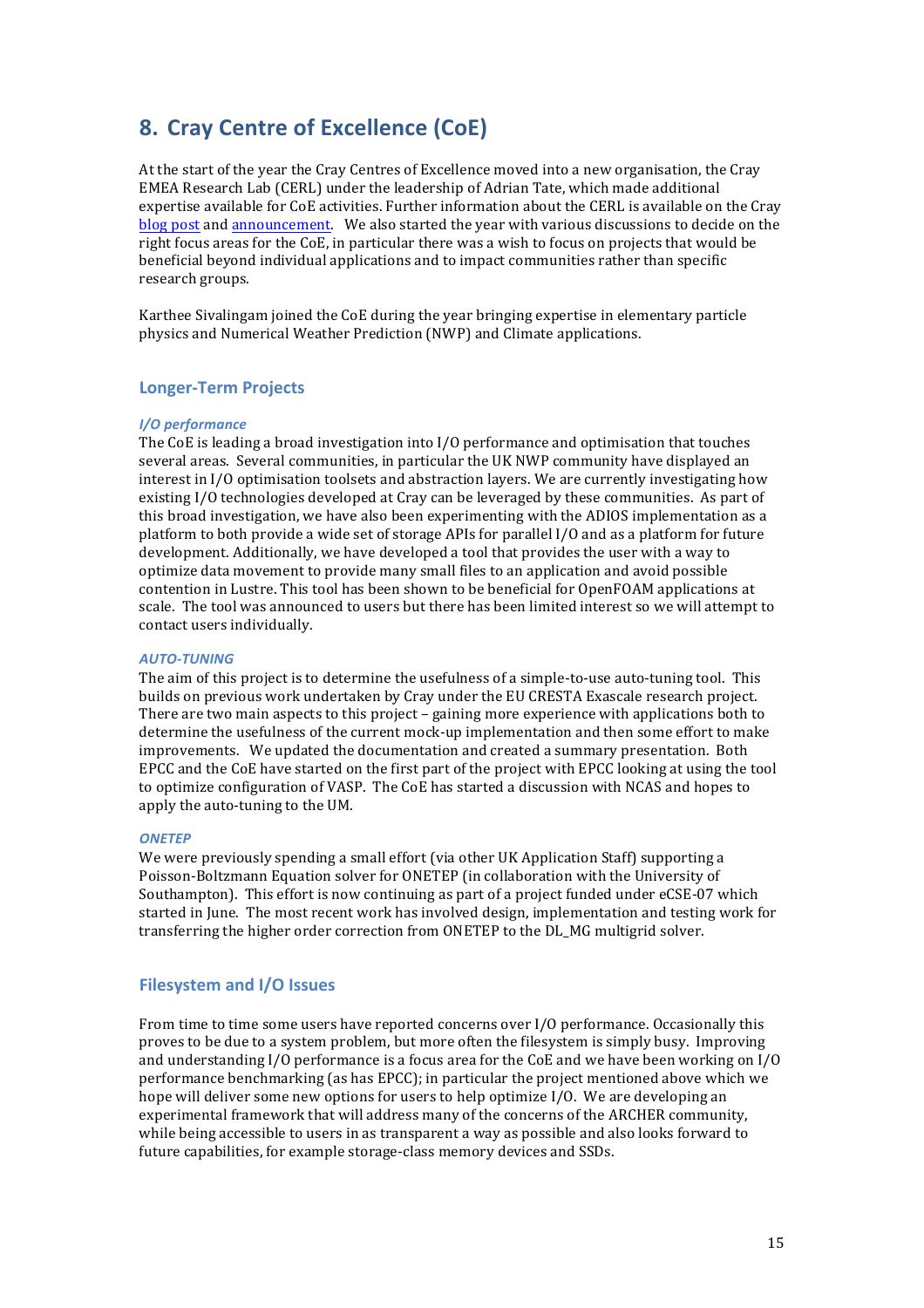#### **Training and Workshops**

The CoE assisted with various workshops during the year. Examples were the Porting and Optimization workshop, run around the time of CUG 2016, and the ARCHER Advanced OpenMP course run at Cray's EMEA HQ in Bristol in August.

CoE staff presented an ARCHER webinar outlining new features in recent updates of the Programming Environment on ARCHER.

The CoE was able to engage with ARCHER users at various events including the Computing Insight UK meeting in Manchester, the ARCHER Champions meeting in Oxford, the ECMWF HPC workshop, and events held by the EPSRC Centre for Doctoral Training in Pervasive Parallelism. Cray sponsored the EuroMPI event which this year was held in Edinburgh,

We have started planning for an Optimization Workshop specifically covering the newly installed ARCHER KNL system to be held at Cray's EMEA HQ from 31<sup>st</sup> January to 2 February 2017.

#### **The KNL Addition to ARCHER**

The CoE was heavily involved with the introduction of the new Intel Knights Landing (KNL) system to ARCHER. While the system was being installed the CoE provided guidance on the KNL hardware modes and helped EPCC and the ACF team decide on an appropriate configuration for start of service. The CoE also ran some sanity checks and helped resolve teething issues as the system went live. The KNL talk given by the CoE at the ARCHER Champions meeting in September was augmented and given to EPCC along with other information to assist with preparation of the user webinars and documentation. The CoE worked with EPCC on the ARCHER-KNL web documentation and the CoE provided a tool and associated advice to assist users with proper binding of hybrid applications (also relevant to ARCHER).

#### **Case Studies and ARCHER Promotion**

The following Cray Application Brief was published:

*Removing Bottlenecks to Large-Scale Genetic and Genomic Data Analysis with DISSECT and the Cray® XC<sup>™</sup> Supercomputer* (pdf), which showcases work of the Roslin Institute using the DISSECT genomic and epidemiologic analysis tool on ARCHER.

#### **ARCHER Queries and Software**

The CoE helps resolve a range of issues that come in from users via the helpdesk, some of which require significant effort and need interaction with Cray R&D experts.

Of particular note was an issue relating to a research project which was utilising "Director's Time" on ARCHER. The project is trying to integrate software that uses DMAPP and uGNI and this has raised some subtle problems with memory registration. We were able to explain how to set up the software correctly to enable coexistence of both APIs.

Late in the year there was a weekend when users complained of slow filesystem performance and we had to work with the systems team and one user in order to obtain a detailed system profile of an application that was significantly contributing to the load on the filesystem. As a result we noticed that NEMO can cause stress on the filesystem by opening the same files many times per process. This is still under investigation.